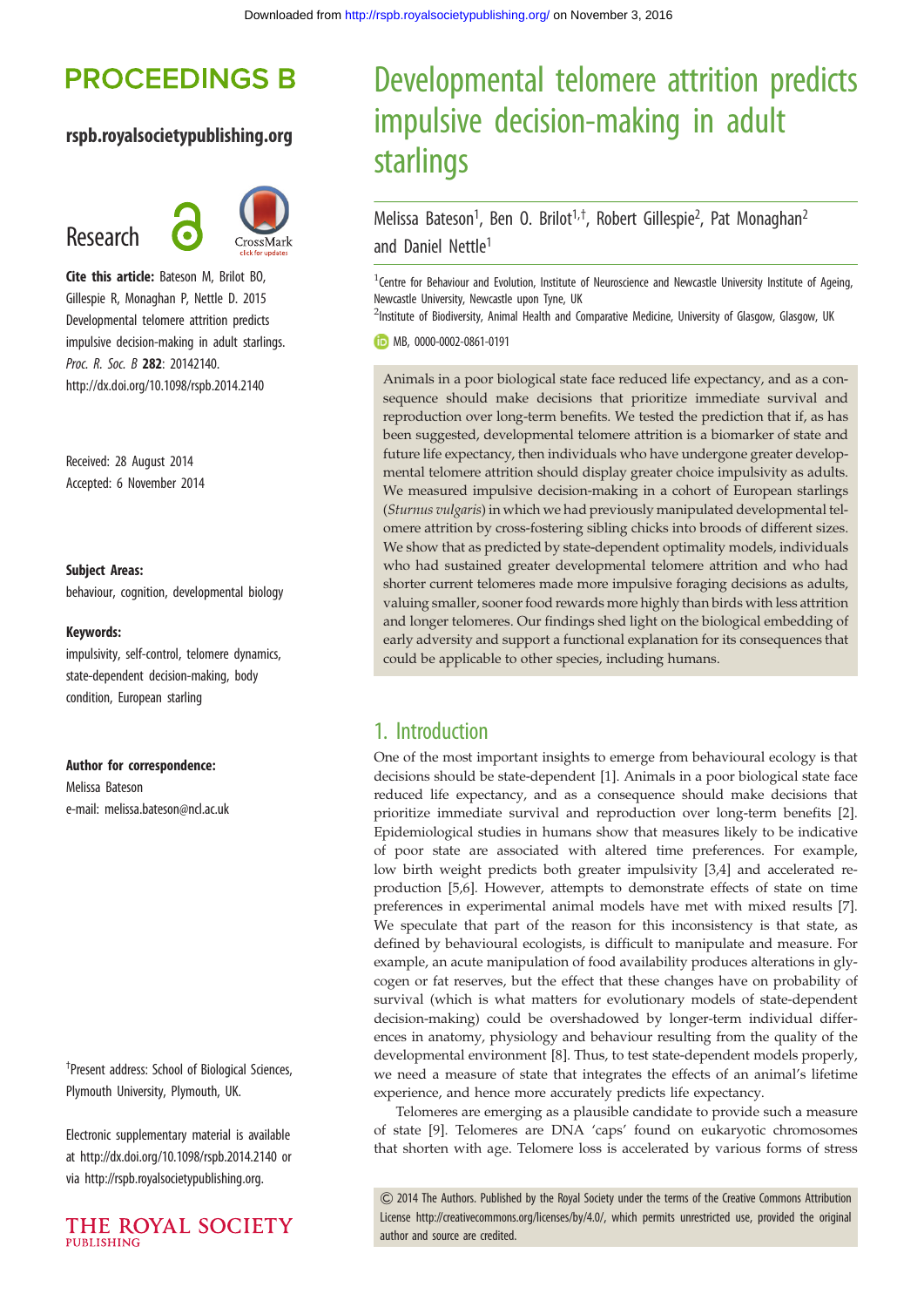<span id="page-1-0"></span>exposure, with early-life stress being particularly damaging [\[10](#page-6-0) –[12\]](#page-6-0). Furthermore, telomere length in humans and birds measured from blood prospectively predicts survival and/ or health [\[13](#page-6-0)–[18\]](#page-6-0). On the basis of these results, we hypothesize that telomere attrition is an integrative biomarker of biological state, and as such should be associated with the adaptive changes in decision-making predicted by state-dependent optimality models.

We tested this prediction in European starlings (Sturnus vulgaris), a long-lived, non-domesticated passerine bird species commonly used to test evolutionary and mechanistic models of decision-making [[19\]](#page-6-0). We used a cohort of birds in which we had previously experimentally altered developmental telomere attrition via a brood size manipulation conducted on chicks in wild nests [[20\]](#page-6-0). Briefly, pairs of focal siblings matched for weight were cross-fostered into nests where they faced either high or low competition for 12 days spanning the period during which most growth occurred (post-hatching day 3 to day 15, subsequently d3–d15; figure 1a), after which they were transferred to the laboratory for hand-rearing under uniform conditions. As we have shown elsewhere [\[20](#page-6-0)], this manipulation affected the birds' telomeres: the number of heavier competitors that a chick had on d15 predicted erythrocyte telomere attrition between d4 and d15. Furthermore, the effect was still evident at d55, after the birds had been reared under uniform laboratory conditions for 40 days [\[20](#page-6-0)]. Working on the assumption that developmental telomere attrition is a biomarker of state, we predicted that adult birds with greater developmental telomere attrition should be more impulsive, displaying a stronger preference for sooner food rewards when faced with a choice between 'smaller sooner' and 'larger later' rewards.

# 2. Material and methods

#### (a) Study animals and husbandry

Subjects were 32 wild European starlings (Sturnus vulgaris) from a cohort of chicks hatched in the wild in May 2012 and subjected to a brood size manipulation described in detail elsewhere before being brought into the laboratory on d15 [\[20\]](#page-6-0). One chick failed to thrive and died before reaching independence, reducing the sample of birds available for behavioural testing to 31. Once the fledglings became independent (approx. four weeks posthatch), they were transferred to two indoor aviaries (215  $\times$ 340 × 220 cm WDH; approx. 18°C; 40% humidity; 13 L :11 D light cycle), provided with environmental enrichment and clean drinking water, and were fed ad libitum on domestic chick crumbs supplemented with dried insect food (Orlux insect paté), live mealworms and fruit.

Measurements of choice impulsivity took place when the birds were 6-14 months old and were fully grown. Replicates of eight birds (each comprising two genetic families) were caught from the aviary and moved to our operant laboratory (approx.  $18^{\circ}$ C;  $40\%$  humidity; 13 L:11 D). Birds were housed in individual cages that served both for testing and as their home cages for the duration of testing. The cages measured  $100 \times 45 \times 45$  cm (WDH) and were identically furnished with two perches, a water bath and two water bottles. Each cage was additionally fitted with an operant panel permanently attached to one of the end walls comprising three horizontally aligned 4 cm-diameter pecking keys and one central food trough attached to a 45 mg pellet dispenser (see [\[21\]](#page-6-0) for a full description).

While in individual cages the birds were food deprived overnight from 17.00 until testing began the following morning at



Figure 1. ( $a$ ) Brood size manipulation. The diagram shows the creation of a single family of four focal chicks. A total of eight such families were created, yielding 32 focal chicks. (b) Inter-temporal choice task. The format of a single choice trial is shown. All trials began with an amber initiation light. One coloured key (here green) was assigned to the smaller sooner option (a 1 s delay to obtain one 45 mg pellet), and the other colour (here red) was assigned to the larger later option a longer, x s delay to obtain five 45 mg pellets). (Online version in colour.)

08.00. Water was always available ad libitum. Operant sessions lasted for a maximum of 5 h per day, and at 13.00 each day general husbandry was performed on the cages and the birds were given ad libitum food until 17.00. Each replicate remained in the operant laboratory for approximately six weeks, after which they were returned to the aviary and were replaced with the next two families. It took until the birds were approximately 14 months old (d428) to complete the testing of all eight families.

Birds were weighed on d55 and again when they were caught for transfer to individual cages and on return to the aviary. Tarsus length was measured on d55; the average of two independent measurements of both the right and left tarsus was used. As a measure of body condition, we derived residual body weight using the best-fitting regression equation for weight on d55 against tarsus length for all 31 birds (weight =  $1.717 \times$  $tarsus + 15.437$ ).

Soon after the end of the impulsivity experiments, the birds were permanently rehomed in a large outdoor aviary.

#### (b) Telomere length and attrition measurements

Telomere lengths on d4, d15 and d55 for the birds used in the current paper were measured via quantitative PCR and have been published previously [\[20\]](#page-6-0). We took an additional blood sample at 14 months, after completion of the impulsivity experiment, and measured telomere length using identical methods. Owing to some failed assays, telomere length data were only available for 23 of the 31 birds. In this paper, we estimated telomere attrition over the developmental period (d4 –d55) using the adjusted measure D, which is the difference in telomere length between d4 and d55, corrected for regression to the mean [[22](#page-6-0)].

#### (c) Operant training

Measurements of choice impulsivity began when the birds were 6–12 months old and were fully grown. Operant training procedures followed those outlined in [[21\]](#page-6-0). First, the birds were auto-shaped to 2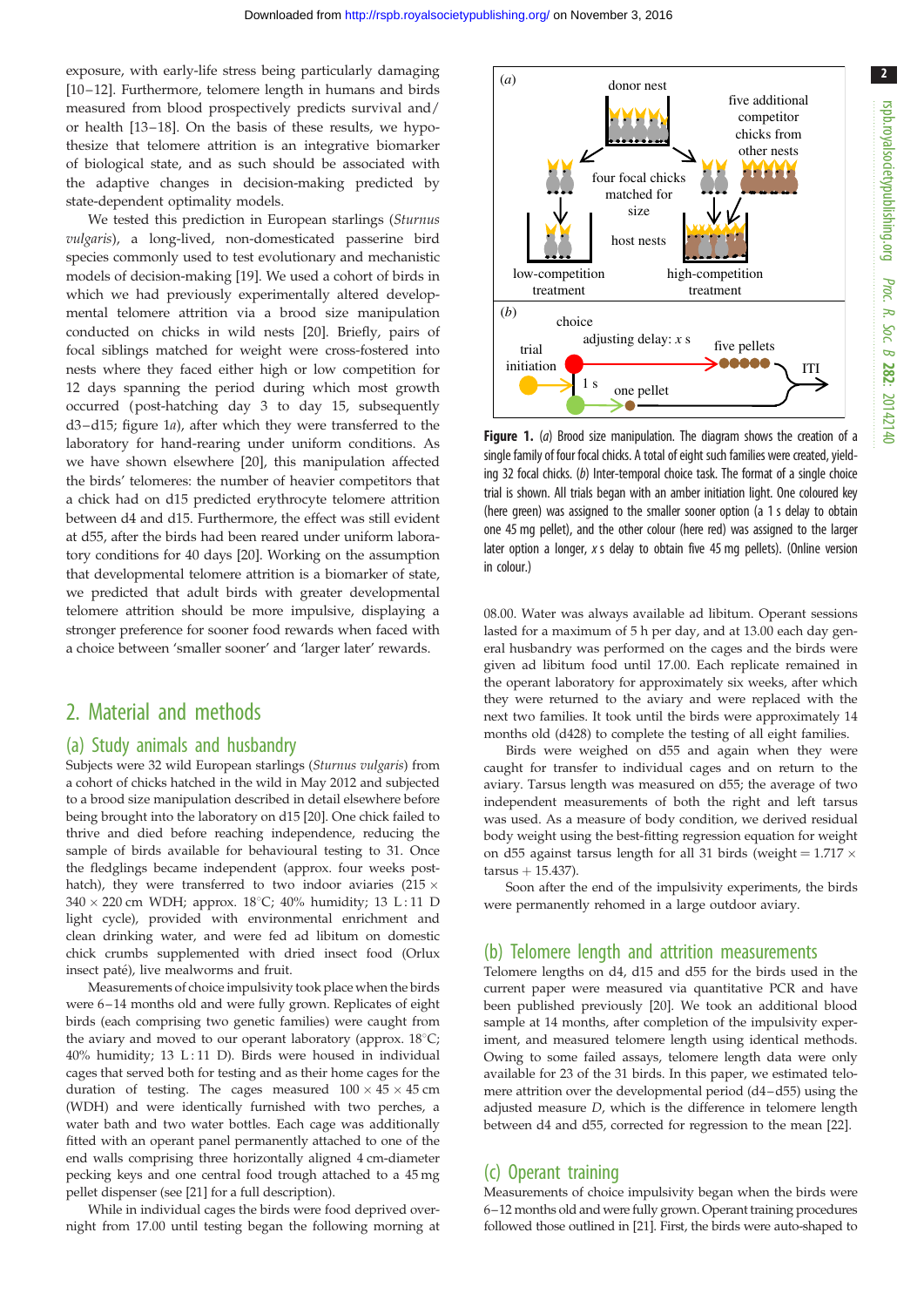peck the centre amber key for a food reward. Once a bird started to peck the key, it progressed to a variable number of days of operant training. Each bird received daily sessions of 60 trials until it had pecked on at least 80% of trials in three sessions. When a bird had met this criterion it progressed to a generalization procedure to ensure operant responding when presented with the green and red key colours used in the impulsivity procedure (below). On successful completion of the generalization sessions birds progressed to the impulsivity procedure.

## (d) Impulsivity procedure

We used a standard inter-temporal choice task in which the birds made simultaneous choices between a smaller sooner food reward and a larger later food reward, titrating the value of the longer delay (x) at which individual birds became indifferent between the two options ([figure 1](#page-1-0)b). To estimate indifference, we used an adjusting procedure [\[23\]](#page-6-0). Throughout the experiment, one colour (either green or red) was assigned to the smaller sooner (standard) option, and the other colour was assigned to the larger later (adjusting) option (colour assignment was constant within a bird but counterbalanced across birds and brood size treatments). In the smaller sooner option, there was always a 1 s delay to obtain one 45 mg pellet. In the larger later option, the  $x$  s delay varied from block to block of the experiment but the reward was always five 45 mg pellets delivered at a rate of 1 pellet  $s^{-1}$ .

Each daily session comprised a maximum of 64 trials divided into 16 blocks of four trials. Sessions ended after 5 h if a bird had not completed 64 trials. Each block comprised two forced trials followed by two choice trials. At the start of each trial, the centre key was illuminated with amber light, and a single peck to this key was required to initiate the trial. On forced trials, following a response to the amber key, the amber light extinguished and either a red or green light appeared on the right or left key. A single peck to this light initiated the start of the programmed delay. Following the expiry of the programmed delay, a single further peck was required to extinguish the key light and initiate the delivery of reward. During reward delivery the hopper light was illuminated. Following the final pellet delivery the inter-trial interval (ITI) of 200 s began. Within each block, the two forced trials were chosen pseudo-randomly such that there was always one of each type (smaller sooner and larger later), with one being presented on each side. Choice trials were identical to forced trials with the exception that following the initiation peck, both side keys were illuminated (one in red and one in green). A single peck indicated the bird's choice and resulted in the non-chosen key being extinguished. In choice trials, the side on which each colour appeared was randomly chosen.

At the start of the experiment, the adjusting delay,  $x$ , was set to 1 s. At the end of each block, the x was updated according to the following rule: if the bird chose the standard option on both trials then the adjusting delay got 1 s shorter  $(x = x - 1)$ ; if the bird chose the adjusting option on both trials then the adjusting delay got 1 s longer  $(x = x + 1)$ ; and if the bird chose one of each option no change was made. The value of  $x$  had a minimum of 1 s but no maximum. The value of  $x$  at the end of each day was carried over to the start of the next day. Birds ran seven days a week and completed between 346 and 480 blocks (i.e. 1384– 1920 trials).

#### (e) Estimation of impulsivity

To estimate the indifference point—the value of  $x$  for which the two options were chosen equally often—we used the mean value of the adjusting delay,  $x$ , between the first block when a bird showed a preference for the larger later option and block 346 (the maximum block for which we had data from all birds;

equivalent to 1384 trials). Means were based on a minimum of 243 blocks (i.e. 972 trials) per bird.

We expressed impulsivity in terms of  $k$ , a parameter that describes how rapidly the value of a given reward decreases as the delay to obtain it increases, where larger values of  $k$  equate to faster discounting of delayed rewards and hence greater choice impulsivity [\[23\]](#page-6-0). At indifference,

$$
k = \frac{A_{\rm LL} - A_{\rm SS}}{X_{\rm LL} A_{\rm SS} - X_{\rm SS} A_{\rm LL}},
$$
\n(2.1)

where  $A_{SS}$  and  $A_{LL}$  are the amount of reward in the smaller sooner and larger later options, respectively, and  $X_{SS}$  and  $X_{LL}$ are the delays in the same two options. We calculated values for  $k$  by substituting the following values in equation (2.1):  $A_{LL} = 5$ ,  $A_{SS} = 1$  (i.e. the numbers of pellets in the larger later and smaller sooner options, respectively),  $X_{SS} = 1$  (i.e. the delay to reward in the smaller sooner option), and  $X_{LL}$  = the mean of the adjusting delay obtained from the adjusting procedure.

#### (f) Statistics

Statistical analyses were conducted in R v. 3.0.1 using the package 'nlme'. General linear mixed models (GLMMs) included random intercepts for genetic family to control for non-independence due to relatedness. The fixed effects included in each model are listed in the relevant results section. For all models, residuals were checked for normality and homogeneity of variance; where dependent variables required transformation to correct violation of assumptions, details are given in the results section. We used maximum-likelihood estimation throughout. Significance testing was carried out by the likelihood ratio test, which compares the change in deviance when a term is excluded from the model with the  $\chi^2$  distribution with 1 d.f.

# 3. Results

#### (a) Telomere dynamics

The analyses in this section are based on the subset of 20 birds for which we also had behavioural data (see below), but the results are qualitatively the same for the full set of 23 birds for which we had telomere data (statistics not shown); for completeness, the figures accompanying this section show the data from all 23 birds.

Telomere length at d4 was positively correlated with the difference in telomere length between d4 and d55 (Pearson correlation:  $r_{18} = 0.69$ ,  $p < 0.001$ ); birds that had longer telomeres at d4 suffered greater attrition. However, there was no significant correlation between telomere length at d4 and telomere attrition as measured by D, the difference in telomere length between d4 and d55 corrected for regression to the mean (Pearson correlation:  $r_{18} = -0.19$ ,  $p = 0.4114$ ). This pattern of results suggests that the former correlation could arise from measurement error [[22\]](#page-6-0). We therefore used D as the measure of developmental telomere attrition in subsequent analyses to correct for this effect and to remove the need to control for telomere length at d4 in our models. A more negative value of D indicates greater attrition.

To test whether developmental telomere attrition was predicted by our experimental manipulation, we fitted a model with  $ln(D + 2)$  as the dependent variable and the number of heavier competitors that a chick had at d15 as a continuous fixed predictor. The number of heavier competitors significantly predicted D, with birds with more heavier competitors experiencing greater telomere attrition (GLMM:  $\chi^2_{(1)} = 7.07$ ,  $p = 0.0079$ ;  $B \pm$  s.e.  $= -0.07 \pm 0.02$ ; [figure 2](#page-3-0)*a*).

3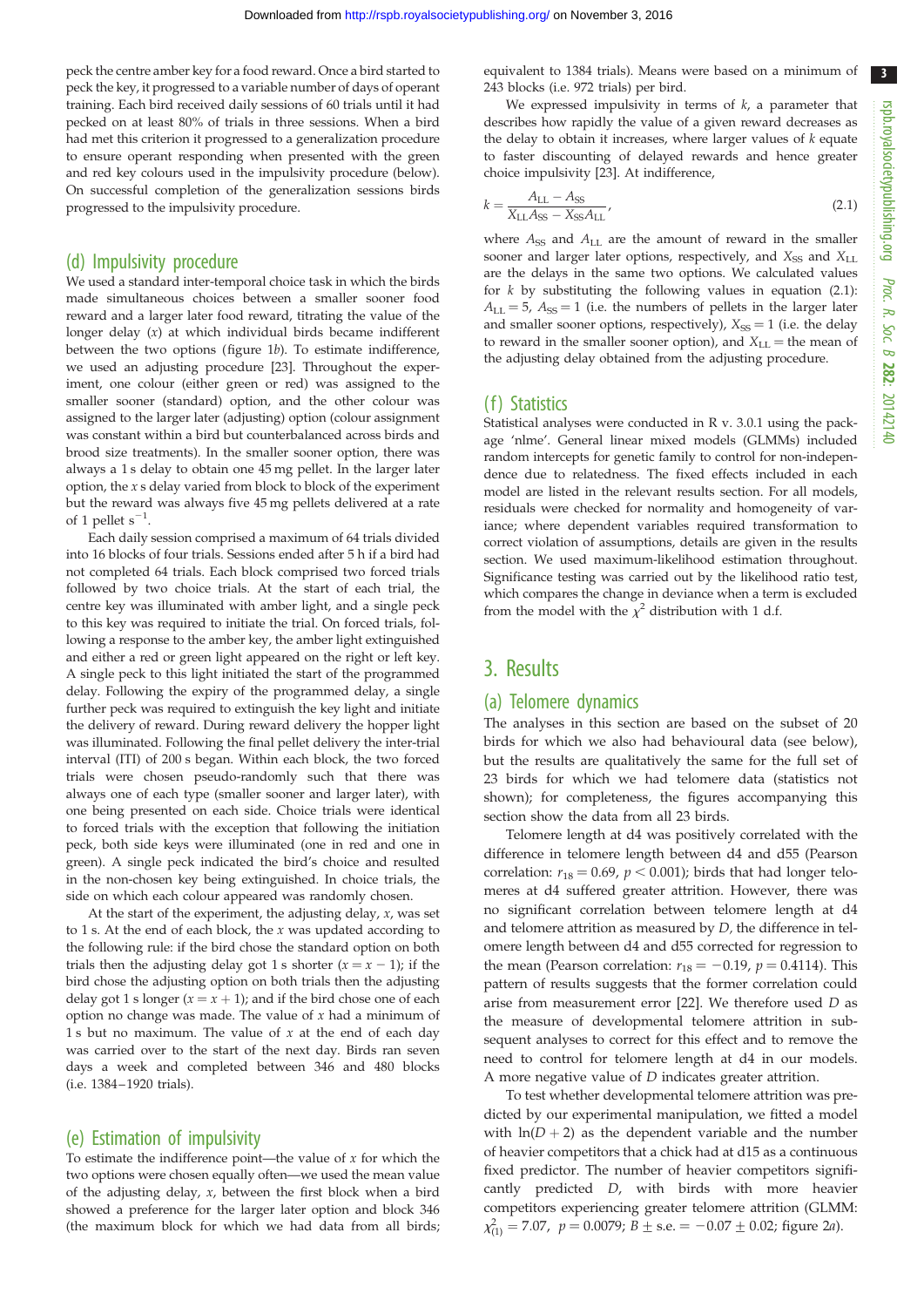<span id="page-3-0"></span>

Figure 2. Telomere dynamics. (a) Having more, heavier competitors on d15 predicts greater developmental telomere attrition between d4 and d55. Telomere attrition is measured by  $D$  [\[22](#page-6-0)]; positive values of  $D$  indicate telomere lengthening over development and negative values indicate telomere loss. The solid black line is the line of best fit from a simple linear regression model, with 95% CIs shaded in grey. (b) Correlation between telomere length at d55 and telomere length at 14 months. The units of measurement are T/S ratios. The solid line shows the expectation if there was no change in telomere length. (c) Greater developmental telomere attrition (D) predicts shorter telomere length (T/S ratios) at 14 months. The graphs show data from all 23 birds for which we had telomere length measurements; the three birds lacking behavioural data are indicated with open circles.

Although telomeres did not shorten significantly between d55 and 14 months (paired *t*-test:  $t_{19} = -0.60$ ,  $p = 0.5554$ ), some changes occurred (figure 2b). To explore whether the effects of the 12-day developmental manipulation lasted into adulthood, spanning the period of our behavioural measurements, we fitted a model with ln(telomere length at 14 months) as the dependent variable and developmental telomere attrition as a continuous fixed predictor. Developmental telomere attrition (D) significantly predicted telomere length at 14 months, with those birds with greater developmental attrition retaining shorter telomeres at 14 months (GLMM:  $\chi^2_{(1)} = 4.37$ ,  $p = 0.0365; B \pm$  s.e.  $= 0.31 \pm 0.15;$ figure 2c).

#### (b) Speed of discrimination learning

Three birds failed to complete the operant training for the impulsivity experiment and were excluded: one (lowcompetition treatment) developed diarrhoea and was removed from the experiment, one (low-competition treatment) refused to eat rodent pellets and one (high-competition treatment) was phobic of lit keys. Thus, we obtained behavioural data for 28 birds, of which 20 also had telomere data.

Since at the start of the impulsivity procedure the delay to reward in the two options was equal, we could use the point at which the birds started to show a preference for the larger later option as a measure of the speed at which they learnt that this option was associated with a larger reward. This is a cleaner measure of speed of learning than the number of trials taken to acquire the initial key-pecking response, because it is less likely to be confounded with neophobic responses to illuminated pecking keys [[21\]](#page-6-0). A bird was defined as starting to show a preference for the larger later option when it first chose this option on 9/10 successive choice trials. We used the number of the first block in which this criterion was met as a measure of speed of learning. To test whether developmental telomere attrition predicted speed of learning, we fitted a model with speed of learning as the dependent variable and D as a continuous predictor. There was no significant effect of developmental telomere attrition (D) on the number of blocks taken to acquire the initial discrimination between the small and large options (GLMM:  $\chi^2_{(1)} = 0.679$ ,  $p = 0.4098$ ;  $B \pm$  s.e. =  $10.48 \pm 13.28$ ).

#### (c) Impulsivity

The starlings had a mean value of  $k = 0.54$  (s.d.  $= 0.35; n = 28$ ), falling somewhere between values previously obtained for rats (less impulsive) and pigeons (more impulsive; [figure 3\)](#page-4-0). To examine the amount of variation in  $k$  explained by genetic family and by experimental replicate, we conducted a variance components analysis using maximum-likelihood estimation. The estimates of covariance parameters  $(\pm s.e.)$  were as follows: residual =  $0.099$  ( $\pm 0.031$ ), genetic family =  $0.016$  $(± 0.022)$ , replicate = 0. Therefore, approximately 13.9% of the variance is explained by family and none by replicate. On this basis, we retained genetic family in our GLMMs as a random effect but ignored experimental replicate.

To test whether impulsivity was predicted by developmental telomere attrition, we fitted a model with  $ln(k)$  as the dependent variable, and developmental telomere attrition (D), body condition at the start of the impulsivity experiment and the interaction between these two factors as continuous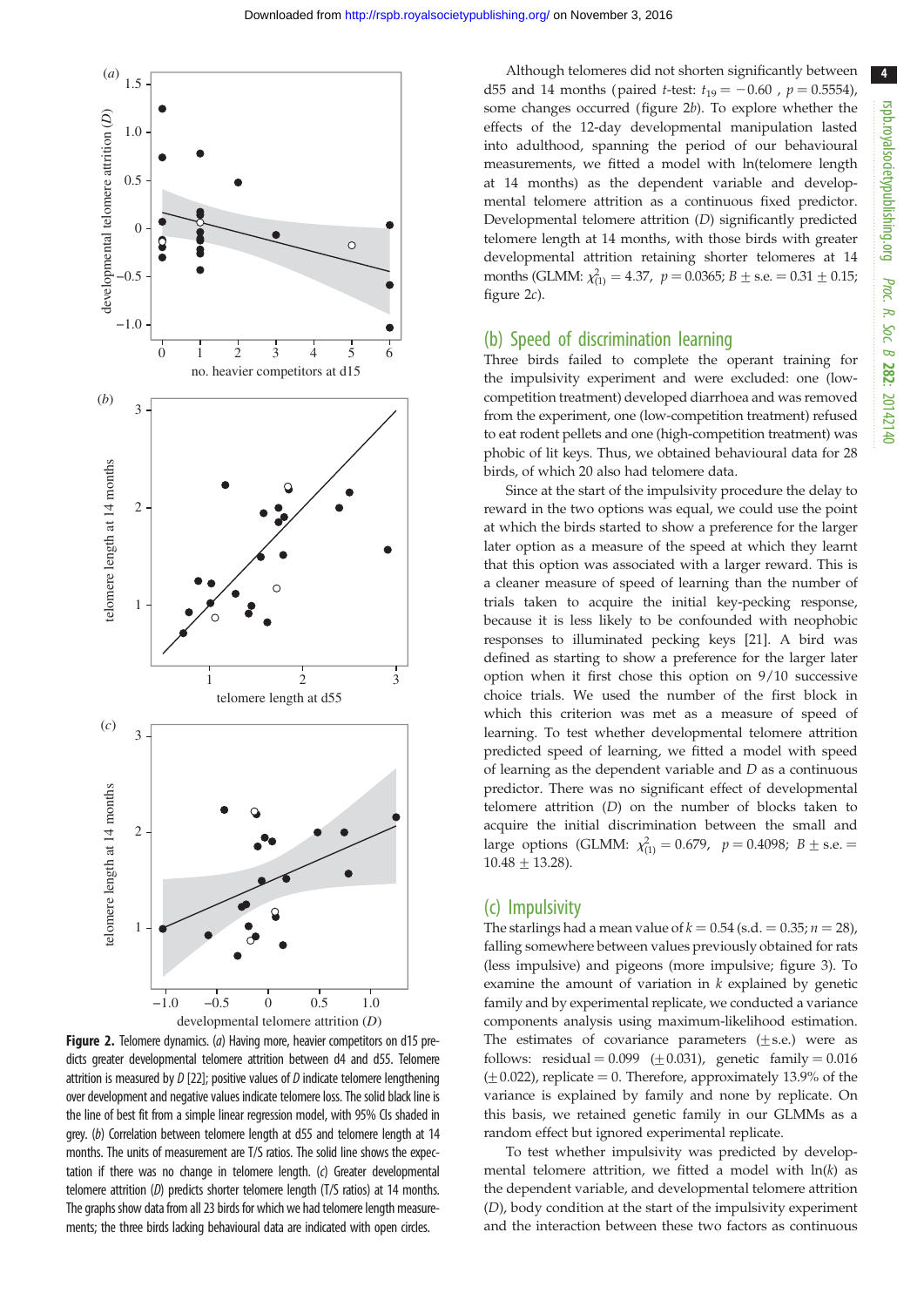<span id="page-4-0"></span>

Figure 3. Estimates of choice impulsivity for individual starlings. Data are estimates of k for the 28 birds for which we obtained behavioural data. Birds are grouped by genetic family and the dashed line shows the mean value of  $k$  obtained. The shaded zones show the ranges of  $k$  reported in the literature for rats and pigeons.

fixed predictors (developmental telomere attrition and body condition were almost entirely uncorrelated: Pearson correlation,  $r_{18}$  < 0.01,  $p = 0.9980$ ). Impulsivity (k) was significantly predicted by developmental telomere attrition (D), with greater impulsivity being associated with greater developmental telomere loss (GLMM:  $\chi^2_{(1)} = 10.79$ ,  $p = 0.0010$ ; B  $\pm$  s.e. = -0.29  $\pm$  0.08; figure 4*a*). Impulsivity was also significantly predicted by body condition, with greater impulsivity being associated with a bird being relatively light for skeletal size at the start of the impulsivity measurements (GLMM:  $\chi_{(1)}^2 = 8.84$ ,  $p = 0.0029$ ;  $B \pm$  s.e.  $= -0.23 \pm 0.09$ ; figure 4b). The interaction between telomere attrition and body condition explained no significant additional variation in impulsivity (GLMM:  $\chi^2_{(1)} = 1.86$ ,  $p = 0.1728$ ,  $B \pm$  s.e. =  $0.15 \pm 0.09$ ). Note that if the raw differences in telomere length between d4 and d55 were used in place of D in the above model, the same pattern of results was obtained but, as would be expected, the effects were smaller.

Since developmental telomere attrition (D) was strongly correlated with telomere length at d55 (Pearson correlation,  $r_{18}$  = 0.75,  $p = 0.0001$ ), considerations of collinearity precluded direct comparison of these two potential predictors of impulsivity in the same model. Re-running the above model with telomere length at d55 in place of D as a predictor showed that impulsivity (k) was also significantly predicted by telomere length at d55 (GLMM:  $\chi^2_{(1)} = 8.52$ ,  $p = 0.0035$ ;  $B \pm$  s.e.  $= -0.31 \pm$ 0.11); body condition also remained significant (GLMM:  $\chi^2_{(1)} = 13.10$ ,  $\,p < 0.0003; B \pm {\rm s.e.} = -0.04 \pm 0.11)$  and the interaction between telomere length and condition not significant (GLMM:  $\chi^2_{(1)} = 0.095$ ,  $p = 0.7583$ ,  $B \pm$  s.e.  $= -0.02 \pm 0.09$ ).

Comparison of model fits showed that the model with telomere attrition had an Akaike information criterion (corrected for small sample size) value 4.03 units lower than the model with telomere length at d55. Calculation of the evidence ratio [[24\]](#page-6-0) suggested that model with telomere attrition is 7.52 times more likely to be the best-approximating model than the model with telomere length at d55.



Figure 4. Predictors of impulsivity. (a) Greater developmental telomere attrition (D) predicts greater impulsivity. (b) Poorer body condition predicts greater impulsivity. In both panels, the data points represent the subset of 20 birds for which we obtained both developmental telomere lengths and estimates of impulsivity. The solid black line is the line of best fit from a simple linear regression model, with 95% CIs shaded in grey.

## 4. Discussion

Our aim was to test the hypothesis that developmental telomere attrition is a measure of state, and hence should predict state-dependent decisions such as the relative value assigned to immediate versus delayed food rewards. Our results show that, as predicted, both developmental telomere attrition and absolute telomere length at independence predicted the impulsivity of foraging decisions in adult European starlings. Birds that had greater developmental telomere attrition between days 4 and 55 post-hatch, and birds that had shorter telomeres at day 55, had a stronger preference for smaller but more immediate food rewards than birds with less developmental attrition or longer telomeres.

Supporting some previous findings [\[25](#page-6-0)], we also found that impulsivity was significantly predicted by current body condition, with greater impulsivity being associated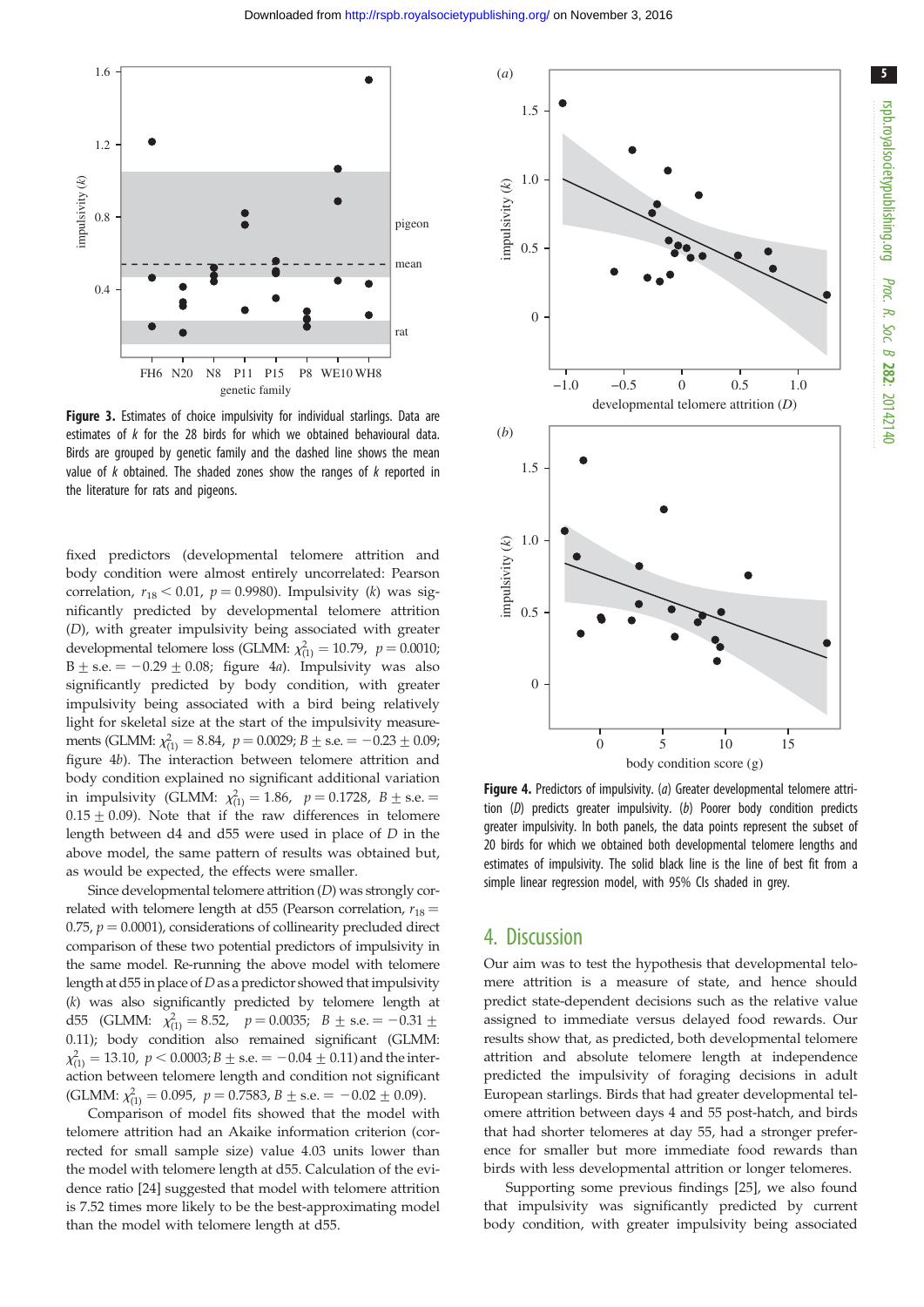<span id="page-5-0"></span>with a bird being relatively light for skeletal size at the start of the impulsivity measurements. Developmental telomere attrition and body condition were almost entirely uncorrelated, indicating that these were two independent measures of state. We suggest that telomere attrition is an integrative measure of the impact of developmental stress on biological state, whereas body condition is a more immediate measure of a single aspect of state, namely current energetic reserves. It might at first appear contradictory to our hypothesis that current body condition and telomere attrition should both independently predict impulsivity, because if telomere attrition is an integrative measure of state, as proposed, then it should embody current condition. However, since our telomere attrition measures were made at day 55, and our behavioural measures were in some cases made months later, it is possible that current body condition captures changes in state subsequent to the day 55 blood sample. In future studies, it would be interesting to acquire telomere length measures contemporaneously with behavioural measures to investigate how well current telomere length predicts decision-making. In our dataset, the parameter estimates (using both predictors scaled to make them comparable) indicate that the effect of telomere attrition on impulsivity was larger than the effect of current body condition ( $B \pm s.e.$  =  $-0.29 + 0.08$  and  $-0.23 + 0.09$  respectively). This fits with substantial evidence that what happens during development can have profound and lasting effects on the adult behavioural phenotype. The importance of the developmental period in our birds is highlighted by the fact that developmental telomere attrition still significantly predicted telomere length over a year later at 14 months.

There is debate over whether telomere attrition or absolute telomere length is likely to be the best predictor of longevity [\[26](#page-6-0)], and whether loss or length is the best proxy for state. In this study, we are concerned with relatively young animals where the substantial cell senescence likely to be associated with short telomere length is unlikely to be a major factor in determining state. In our dataset, impulsivity is predicted better by developmental telomere attrition than by absolute telomere length at day 55, in agreement with what would be expected if telomere attrition is the best measure of state at this life-history stage. However, it is of considerable practical significance that telomere length (at day 55) is still a significant predictor of impulsive behaviour, since it suggests that even where longitudinal telomere measurements (and hence attrition values) are not available, variation in current telomere length could be used a reasonable proxy for variation in state.

Our results are consistent with the predictions of statedependent models of decision-making in showing that individuals that are likely to be in a worse biological state, and hence with the lowest life expectancy, were also the most impulsive. Thus, we suggest that the individual variation in impulsivity that we have documented may represent adaptive responses of animals to their states. This is in contrast to the standard biomedical view that high choice impulsivity is pathological behaviour resulting from failure of top-down cognitive control [[27,28](#page-6-0)]. Although it is possible to see our results as consistent with the biomedical view by arguing that both telomere attrition and adult impulsivity are independent measures of pathology, two pieces of evidence suggest that the adaptive interpretation deserves consideration. The first is that our brood size manipulation was within the normal range experienced by wild starlings, meaning that natural selection could reasonably have produced plastic behavioural strategies that allow chicks to respond adaptively to the impairment in state resulting from high sibling competition. Second, while telomere attrition predicted individual differences in impulsivity, it did not predict individual differences in speed of learning, which is a commonly used marker of basic cognitive performance [[29\]](#page-6-0). This suggests that the birds were not generally cognitively impaired.

Our finding that what happens to a starling in the first two weeks of its life has a lasting effect on its telomeres, and that telomere attrition in turn predicts adult decisionmaking, raises questions about the biological embedding of early-life adversity and its effects on adult behaviour in other species. In humans, various kinds of adversity (including low birth weight and poverty) are strongly associated with impulsive decision-making [3,4,[30\]](#page-6-0), and it would be interesting to explore whether individuals with the most impulsive behaviour are also those with the shortest telomeres.

Ethics statement. Our study adhered to the ASAB/ABS Guidelines for the Use of Animals in Research, and was approved by the local ethical review committee at Newcastle University. It was completed under UK Home Office project licence number PPL 60/4073, and removal of starlings from the wild was authorized by Natural England (licence number 20121066).

Data accessibility. The data are available as the electronic supplementary material. R scripts for all of the analyses presented in this paper are available on request from the corresponding author.

Acknowledgements. We thank Thomas Bedford and Michelle Waddle for technical support.

Funding statement. This work was supported by the BBSRC under grant nos. BB/J016446/1 (to M.B. and D.N.) and BB/J015091/1 (to P.M.) and the ERC under grant no. ERC AdG 268926 (to P.M.).

# **References**

- 1. Houston AI, McNamara JM. 1999 Models of adaptive behaviour: an approach based on state. Cambridge, UK: Cambridge University Press.
- 2. Stephens DW, Krebs JR. 1986 Foraging theory. Princeton, NJ: Princeton University Press.
- 3. Hille ETM et al. 2001 Behavioural problems in children who weigh 1000 g or less at birth in four countries. Lancet 357, 1641 – 1643. [\(doi:10.1016/](http://dx.doi.org/10.1016/s0140-6736(00)04818-2) [s0140-6736\(00\)04818-2\)](http://dx.doi.org/10.1016/s0140-6736(00)04818-2)
- 4. Strang-Karlsson S et al. 2008 Very low birth weight and behavioral symptoms of attention deficit hyperactivity disorder in young adulthood: the Helsinki study of very-low-birth-weight adults. Am. J. Psychiatry 165, 1345– 1353. ([doi:10.1176/](http://dx.doi.org/10.1176/appi.ajp.2008.08010085) [appi.ajp.2008.08010085\)](http://dx.doi.org/10.1176/appi.ajp.2008.08010085)
- 5. Chisholm JS. 1999 Attachment and time preference—relations between early stress and sexual behavior in a sample of American university

women. Hum. Nat. Interdiscip. Biosoc. Perspect. 10, 51– 83. [\(doi:10.1007/s12110-999-1001-1\)](http://dx.doi.org/10.1007/s12110-999-1001-1)

- 6. Nettle D, Coall DA, Dickins TE. 2010 Birthweight and paternal involvement predict early reproduction in British women: evidence from the national child development study. Am. J. Hum. Biol. 22, 172– 179. [\(doi:10.1002/ajhb.20970](http://dx.doi.org/10.1002/ajhb.20970))
- 7. Oliveira L, Calvert AL, Green L, Myerson J. 2013 Level of deprivation does not affect degree of